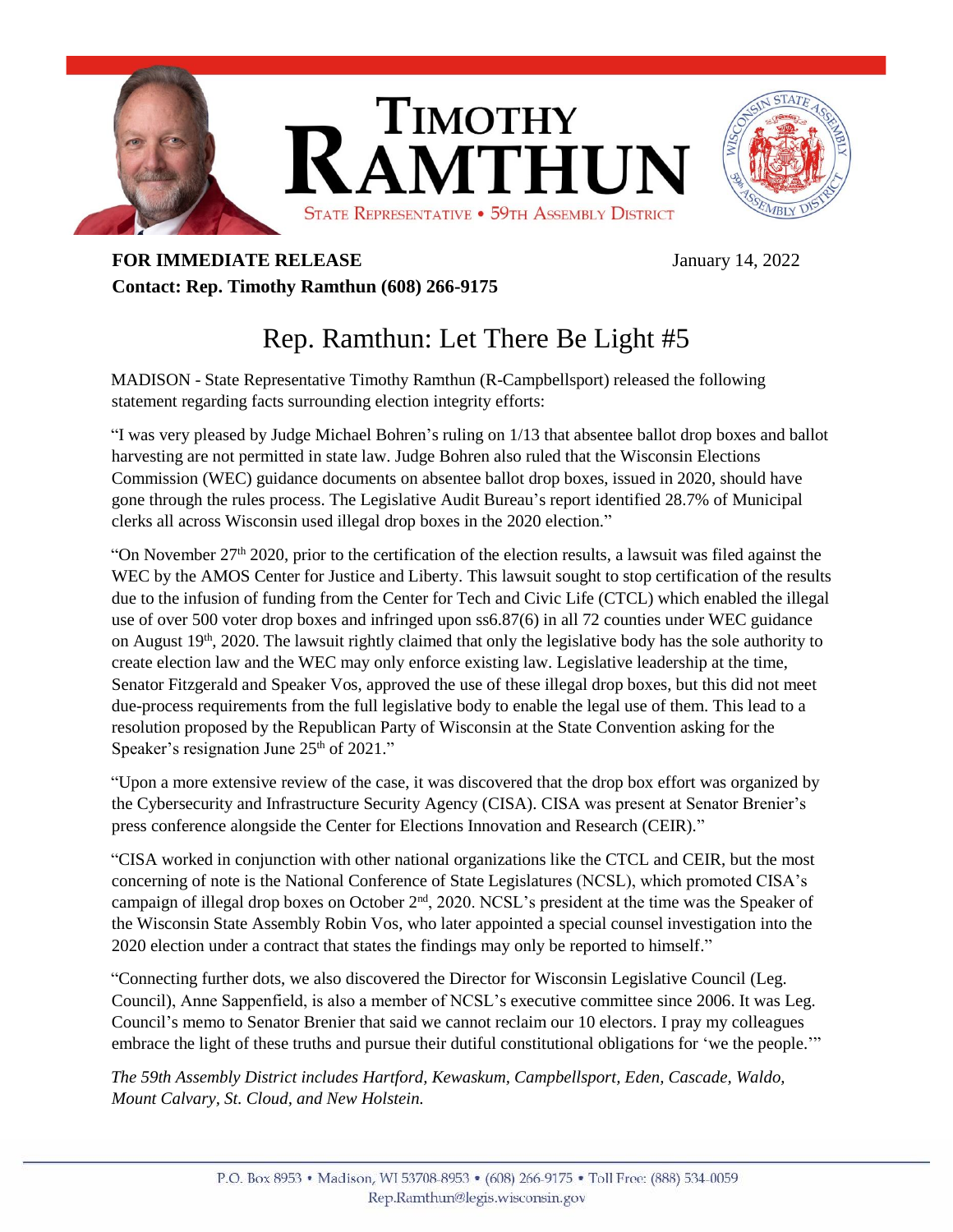In conjunction with Rep. Ramthun's latest press release attached to this email, we have included the following evidence to qualify our statements on Let there be light 5.

*1 Mueller V Wec:* This is the lawsuit presented in full, which comes with the claims the lawsuit presented to the court, along with the exhibits that validate their claims. It is relevant to note its findings were made prior to the electors being certified, and in a reasonable time where Laches should not apply. While reading it in its entirety is preferred as its findings are very telling, our presser observed the following:

- a.) Pg. 6 under "Facts" Section B #2 and pg. 7 #3 make the very same claim as our resolution that we have the plenary power under US Constitution to reclaim ballots.
- b.) Pgs. 8-9 #9 reveal the WEC sent these illegal instructions to "All Wisconsin Election Officials" and is proven by Exhibit 1 on Pg. 22. #11 reveals that the WEC created a procedure that does not exist in Wisconsin Election Law.
- c.) Pgs. 9-10 #12 and #13 reveal that CISA and NCSL had worked together in a campaign to promote the use of these illegal drop boxes. It reflects this across exhibits #2-9.
- d.) Pgs. 11-12 #19 further reveals that CISA and NCSL linked their websites in the campaign to "trust election officials" and "stop the spread of misinformation and disinformation"
- e.) Pg. 13 #22 reveals Chris Krebs worked with CISA and the NCSL to repeat the messages that "there is no evidence of voter fraud" and references exhibit #15.
- f.) Pg. 15 #26 reveals the CTCL infusion of moneys in the "WI 5" which used roughly 2.5 million for the use of these illegal drop boxes that CISA and the NCSL promoted.
- g.) Pg. 17 #30 reveals the use of over 500 drop boxes in WI with exhibit #14, and also cites that this infringes on WI ss6.87(6). #31 correctly points out that the WEC is to enforce existing law, not create law. #32 reveals that exhibit #18 reflects the WEC was aware of that fact, yet still enabled drop box usage.
- h.) Pg. 18 #34 concludes the WEC did in fact encourage the use of illegal drop boxes in all 72 counties (with the assistance of CISA and NCSL), and therefore the ballots collected in this manner should not have been counted.
- i.) Pgs. 68,69,70 Exhibit 9 shows the "Trusted info 2020" organizations which include and tie together CTCL, CEIR, NCSL, ERIC, Facebook, and Google among many others.

*For full file click here: [https://legis.wisconsin.gov/assembly/59/ramthun/media/1316/1-mueller-v](https://legis.wisconsin.gov/assembly/59/ramthun/media/1316/1-mueller-v-wec11272020-2.pdf)[wec11272020-2.pdf](https://legis.wisconsin.gov/assembly/59/ramthun/media/1316/1-mueller-v-wec11272020-2.pdf)*

*2 2020ap1958-oa-dismissal:* The dismissal of the court case reveals that the three dissenting Supreme Court Justices all unanimously said "This court cannot continue to shirk its institutional responsibilities to the people of Wisconsin." It reveals the other 4 judges would not even observe the case, which we now know has much more supporting evidence.

## <https://legis.wisconsin.gov/assembly/59/ramthun/media/1317/2-2020ap1958-oa-dismissal.pdf>

*3 Vos Role at NCSL:* This email from the NCSL reveals that Rep. Vos was in fact president of NCSL during this time, and lists his duties in that role.

## <https://legis.wisconsin.gov/assembly/59/ramthun/media/1318/3-vos-role-at-ncsl.pdf>

*4 vos-fritzgerald-dropbox-approval-letter:* This is a letter sent to the Madison City clerk from Rep. Vos's and Sen. Fitzgerald's attorneys which was revealed in this case, and shows they were aware of the illegality of the drop boxes prior to the lawsuit, and approved their use anyway. It references the WEC guidance as justification for their use, which on the 1/13 ruling, was not legal.